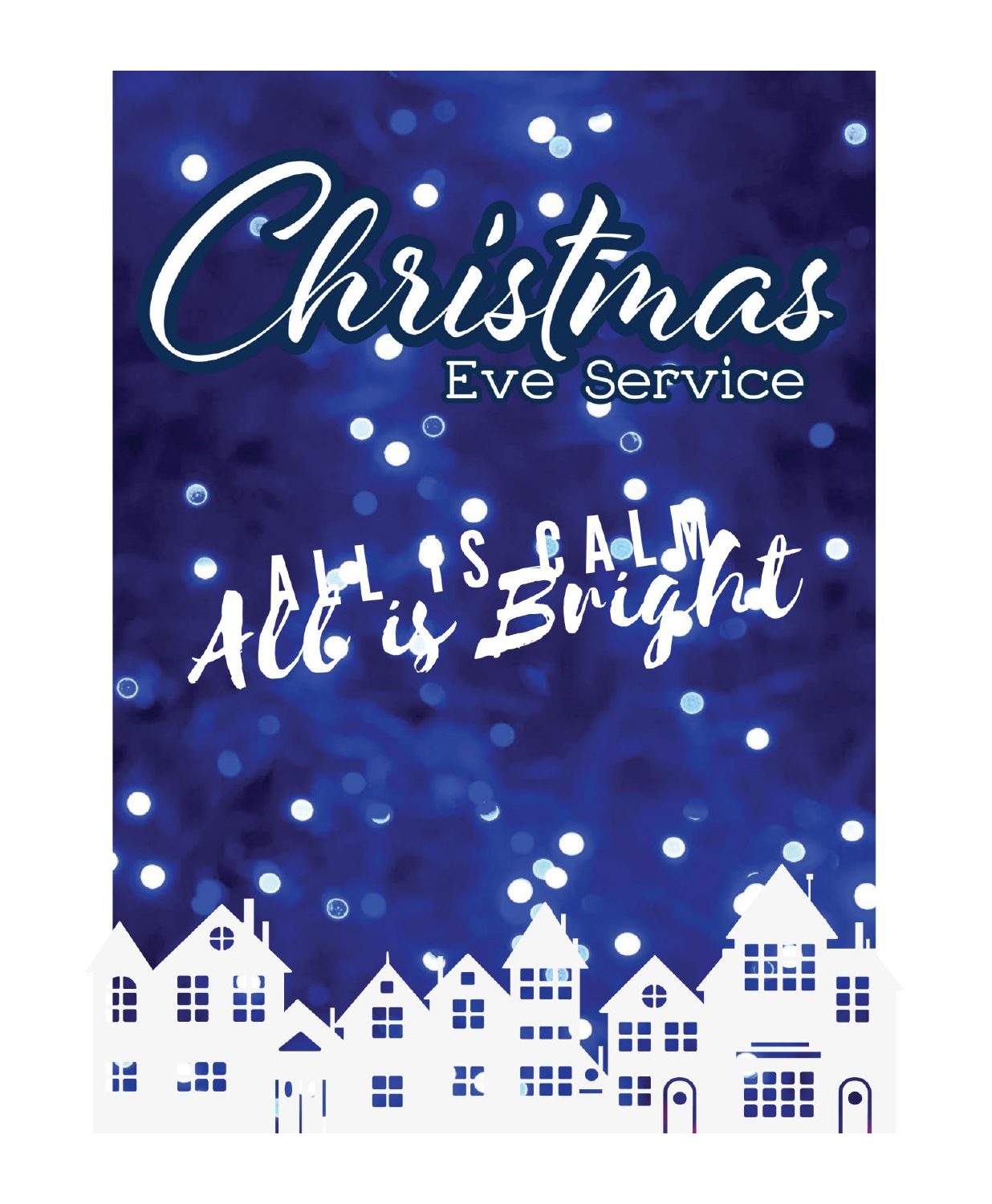# **CHRISTMAS EVE CANDLELIGHT COMMUNION WORSHIP SERVICE December 24, 2020**

## **WE GATHER IN THE PRESENCE OF GOD**

**THE PRELUDE "Christmas Medley" Jan Mauck, Pianist**

**THE BIDDING PRAYER The Reverend Doctor Ivan E. Greuter**

**\*OPENING #183 "Once in Royal David's City" (Stz. 1, 2, 4)** *IRBY*

The Lord is king! Let the earth rejoice; let the many coastlands be glad!.

**The mountains melt like wax before the Lord, before the Lord of all the earth.**

The heavens proclaim his righteousness; and all the peoples behold his glory.

**Zion hears and is glad, and the towns of Judah rejoice, because of your judgments, O God.**

For you, O Lord, are most high over all the earth; you are exalted far above all gods.

The Lord loves those who hate evil; God guards the lives of his faithful; he rescues them from the hand of the wicked.

### **Light dawns for the righteous, and joy for the upright in heart.**

Rejoice in the Lord, O you righteous, and give thanks to his holy name!.

### **We have come to worship the Lord!**

Psalm 97:1, 5-6, 8-12 The New Revised Standard Version (NRSV) Bible Copyright © 1989 the Div. of Christian Ed. of the National Council of the Churches of Christ in the U.S. of America.

## **\*LIGHTING THE CHRIST CANDLE**

### **\*A CAROL #222 "On Christmas Night All Christians Sing" (Stz 1, 4) \*A CAROL #182 "O Come All Ye Faithful" (Stz. 1)** *ADESTE FIDELES*

## **\*CALL TO WORSHIP** *The Glory of God's Reign*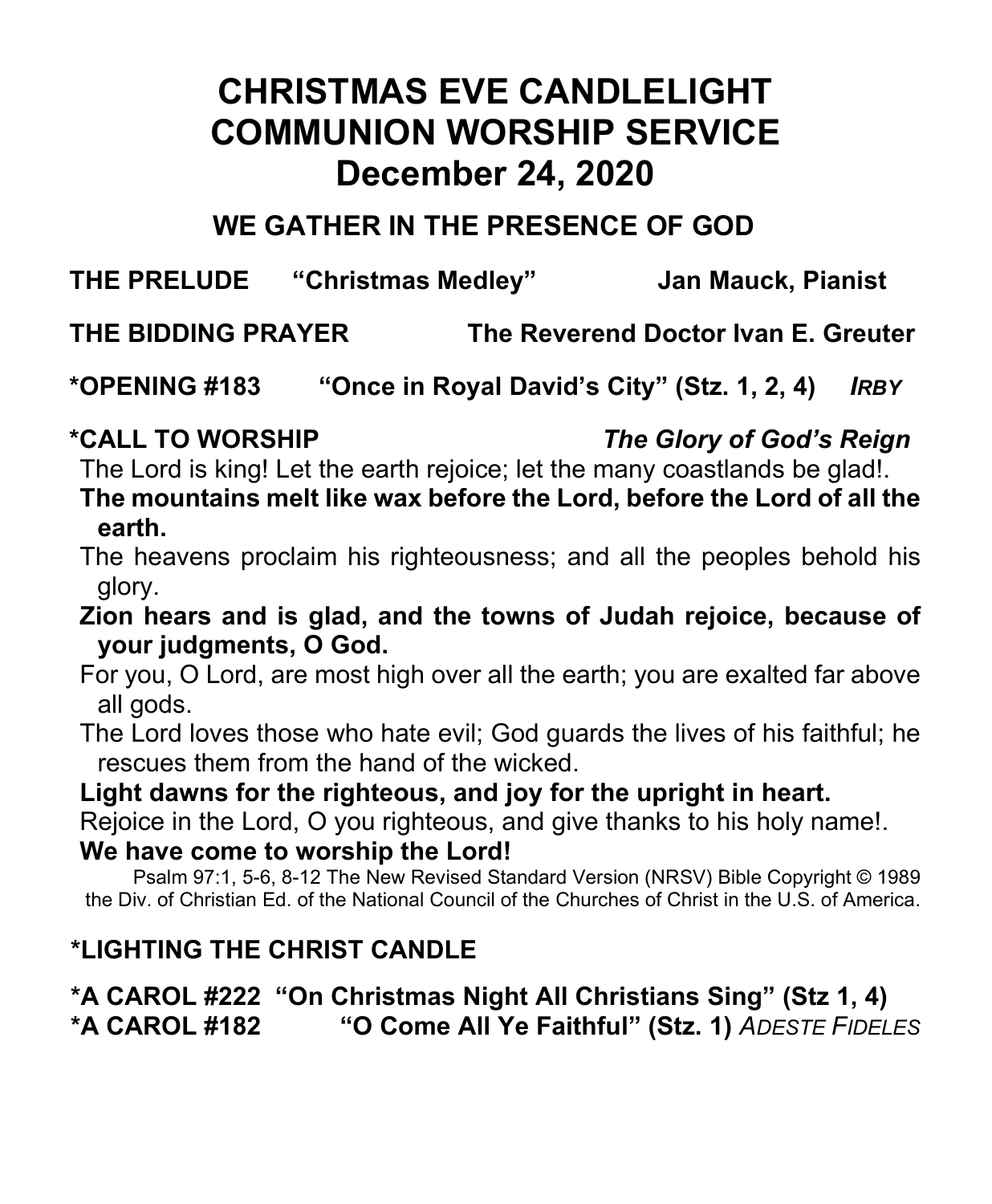## **WE HEAR THE WORD OF THE LORD**

**THE RIGHTEOUS REIGN OF THE COMING KING:** But there will be no gloom for those who were in anguish. In the former time he brought into contempt the land of Zebulun and the land of Naphtali, but in the latter time he will make glorious the way of the sea, the land beyond the Jordan, Galilee of the nations. The people who walked in darkness have seen a great light; those who lived in a land of deep darkness - on them light has shined. You have multiplied the nation, you have increased its joy; they rejoice before you as with joy at the harvest, as people exult when dividing plunder. For the yoke of their burden, and the bar across their shoulders, the rod of their oppressor, you have broken as on the day of Midian. For all the boots of the tramping warriors and all the garments rolled in blood shall be burned as fuel for the fire. For a child has been born for us, a son given to us; authority rests upon his shoulders; and he is named Wonderful Counselor, Mighty God, Everlasting Father, Prince of Peace. His authority shall grow continually, and there shall be endless peace for the throne of David and his kingdom. He will establish and uphold it with justice and with righteousness from this time onward and forevermore. The zeal of the Lord of hosts will do this. ISAIAH 9:1-7 (NRSV)

### **A CAROL #179 "Joy to the World"** *ANTIOCH*

**THE BIRTH OF JESUS:** In those days a decree went out from Emperor Augustus that all the world should be registered. This was the first registration and was taken while Quirinius was governor of Syria. All went to their own towns to be registered. Joseph also went from the town of Nazareth in Galilee to Judea, to the city of David called Bethlehem, because he was descended from the house and family of David. He went to be registered with Mary, to whom he was engaged and who was expecting a child. While they were there, the time came for her to deliver her child. And she gave birth to her firstborn son and wrapped him in bands of cloth, and laid him in a manger, because there was no place for them in the inn." Luke 2:1-7 (NRSV)

**A CAROL #180 "O Little Town of Bethlehem" (Stz. 1)** *ST. LOUIS*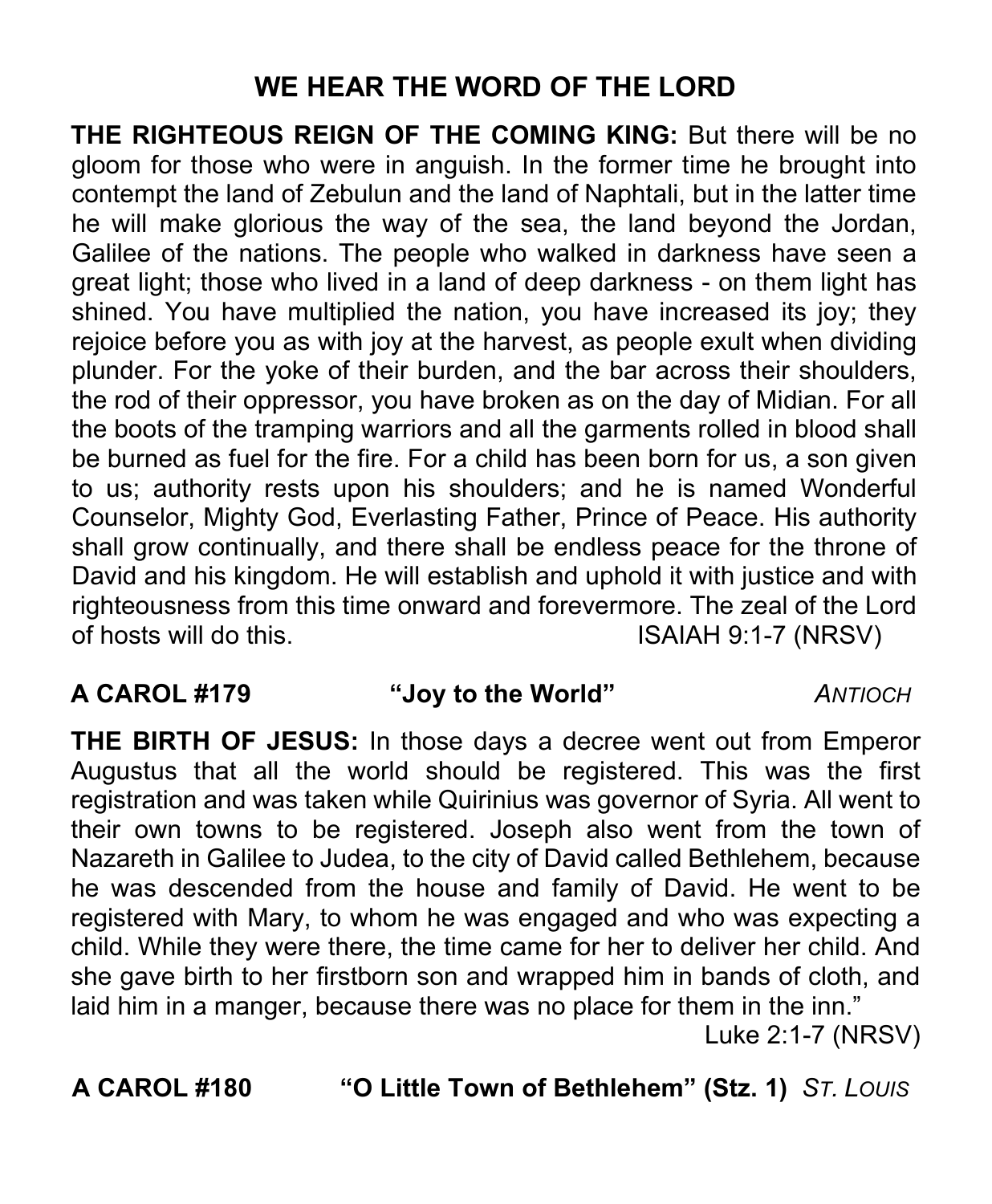**THE SHEPHERDS AND THE ANGELS:** In that region there were shepherds living in the fields, keeping watch over their flock by night. Then an angel of the Lord stood before them, and the glory of the Lord shone around them, and they were terrified. But the angel said to them, "Do not be afraid; for see - I am bringing you good news of great joy for all the people: to you is born this day in the city of David a Savior, who is the Messiah, the Lord. This will be a sign for you: you will find a child wrapped in bands of cloth and lying in a manger." And suddenly there was with the angel a multitude of the heavenly host, praising God and saying, "Glory to God in the highest heaven,and on earth peace among those whom he favors!"

Luke 2:8-14 (NRSV)

**A CAROL #185 "Hark! the Herald Angels Sing" (Stz 1)** *MENDELSSOHN* **A CAROL #188 "Angels We Have Heard on High" (Stz. 1, 3)** *GLORIA* **A CAROL #189 "Angels from the Realms of Glory" (Stz. 1, 2)** *R. SQUARE*

**THE SHEPHERDS HURRY TO BETHLEHEM:** When the angels had left them and gone into heaven, the shepherds said to one another, "Let us go now to Bethlehem and see this thing that has taken place, which the Lord has made known to us." So, the shepherds went with haste and found Mary and Joseph, and the child lying in the manger. When they saw this, they made known what had been told them about this child; and all who heard it were amazed at what the shepherds told them. But Mary treasured all these words and pondered them in her heart. The shepherds returned, glorifying and praising God for all they had heard and seen, as it had been told to them. Luke 2:15-20 (NRSV)

### **A CAROL #229 "The First Noel" (Stz. 1)** *LE PREMIER NOËL*

**THE BIRTH RETOLD:** Now the birth of Jesus the Messiah took place in this way. When his mother Mary had been engaged to Joseph, but before they lived together, she was found to be with child from the Holy Spirit. Her husband Joseph, being a righteous man and unwilling to expose her to public disgrace, planned to dismiss her quietly. But just when he had resolved to do this, an angel of the Lord appeared to him in a dream and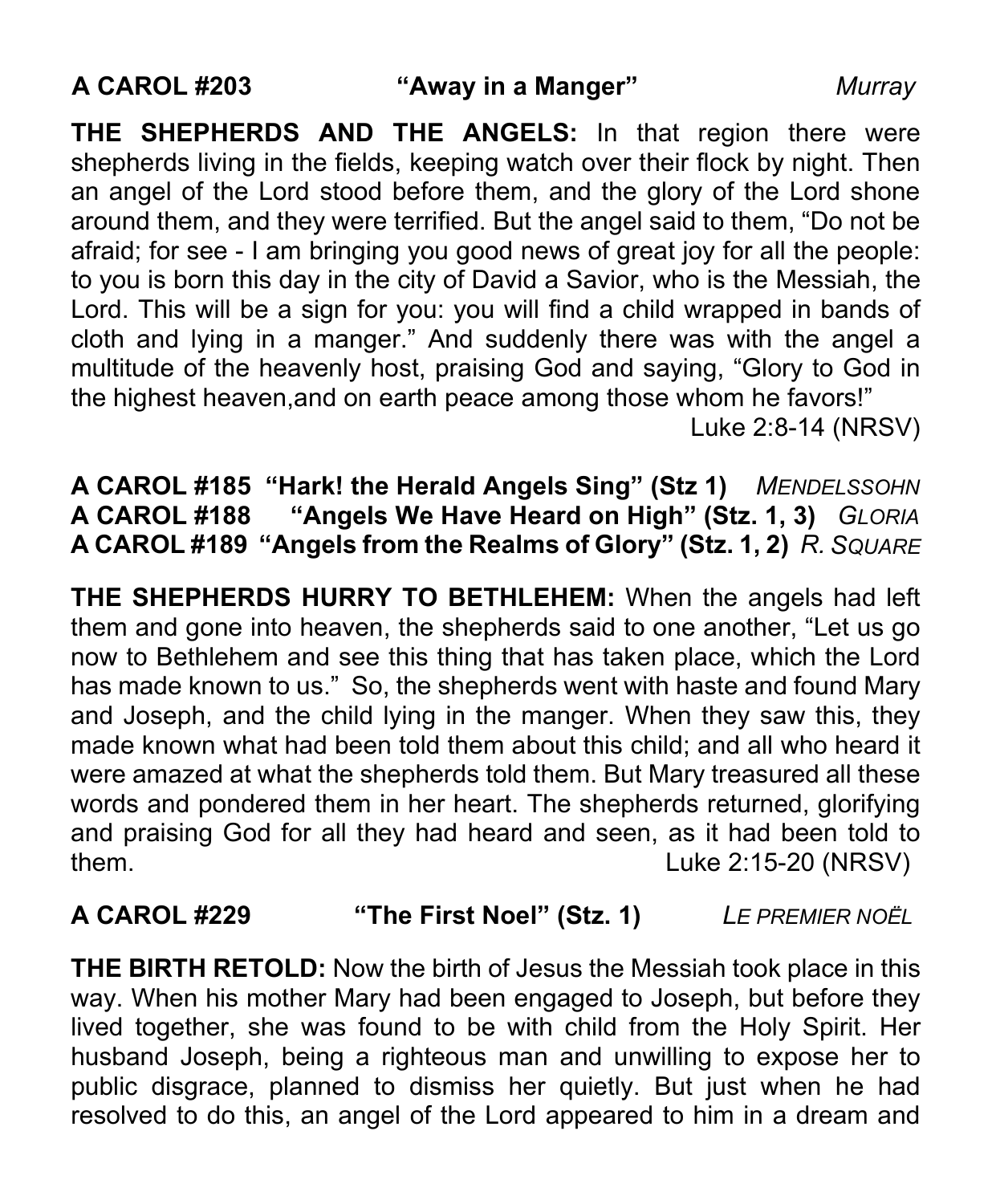said, "Joseph, son of David, do not be afraid to take Mary as your wife, for the child conceived in her is from the Holy Spirit. She will bear a son, and you are to name him Jesus, for he will save his people from their sins." All this took place to fulfill what had been spoken by the Lord through the prophet: "Look, the virgin shall conceive and bear a son, and they shall name him Emmanuel," which means, "God is with us" (Isaiah 7:14). When Joseph awoke from sleep, he did as the angel of the Lord commanded him; he took her as his wife, but had no marital relations with her until she had borne a son; And he named him Jesus. Matthew 1:18-25 (NRSV)

**SPECIAL MUSIC "O HOLY NIGHT" Rexanne Greuter, Soloist THE MESSAGE "First Responders & The Christ Child"**

**The Rev. Dr. Ivan E. Greuter, Senior Minister**

**THE COLLECTION & THE LORD'S PRAYER - OUR FATHER, who art in heaven, hallowed be thy name. Thy kingdom come, thy will be done, on earth as it is in heaven. Give us this day, our daily bread. And forgive us our debts, as we forgive our debtors. Lead us not into temptation but deliver us from evil. For Thine is the kingdom and the power and the glory forever.**

## **THE TABLE OF THE LORD**

**A UNISON CONFESSION OF FAITH:** Remind them to be subject to rulers and authorities, to be obedient, to be ready for every good work, to speak evil of no one, to avoid quarreling, to be gentle, and to show every courtesy to everyone. **For we ourselves were once foolish, disobedient, led astray, slaves to various passions and pleasures, passing our days in malice and envy, despicable, hating one another. But when the goodness and loving kindness of God our Savior appeared, he saved us, not because of any works of righteousness that we had done, but according to his mercy, through the water of rebirth and renewal by the Holy Spirit. This Spirit he poured out on us richly through Jesus Christ our Savior, so that, having been justified by his grace, we might become heirs according to the hope of eternal life.** Titus 3:1-7 (NRSV)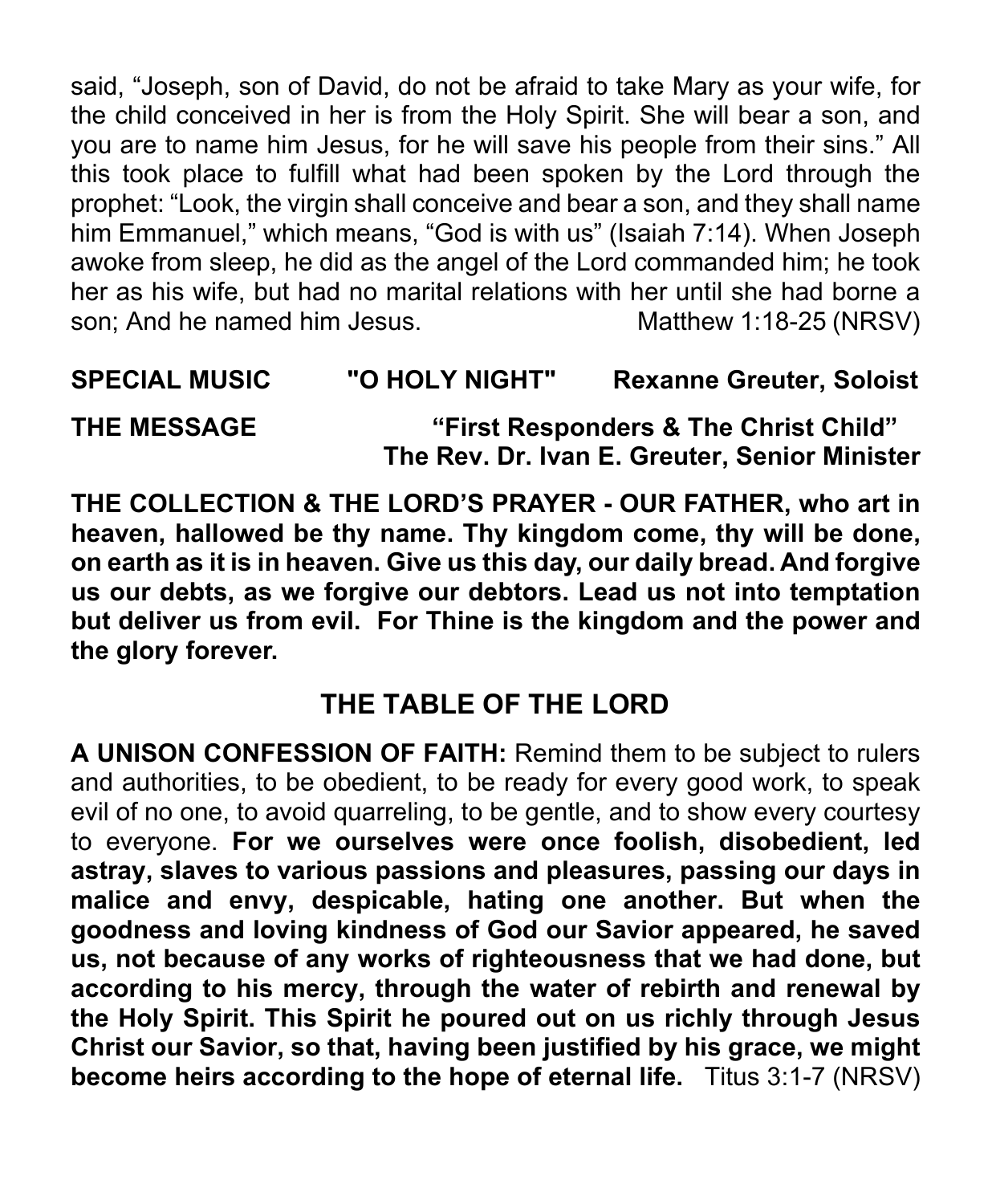**INVITATION TO THE LORD'S SUPPER –** The Table of the Lord Jesus Christ is *open* to all persons, regardless of age, creed, race, or church membership. All persons who profess faith in Jesus are invited to partake in this memorial meal commemorating the life, death, resurrection, and ascension of our Messiah. In solidarity with our brothers and sisters, we only serve nonalcoholic grape juice. Please hold each element until everyone is served, then we will feast together.

**†Servers Prepare for the Table of the Lord**

**THE PRAYER OF THANKSGIVING AND THE LORD'S PRAYER – OUR FATHER, who art in heaven, hallowed be thy name. Thy kingdom come, thy will be done, on earth as it is in heaven. Give us this day, our daily bread. And forgive us our debts, as we forgive our debtors. Lead us not into temptation but deliver us from evil. For Thine is the kingdom and the power and the glory forever.** 

## **THE ORDINANCE OF HOLY COMMUNION**

**The Body of Christ – The Body of Christ, The Bread of Heaven The Blood of Christ – The Blood of Christ, The Cup of Salvation**

**A CAROL #184 "What Child Is This?" (Stz. 1, 2, 3)** *GREENSLEEVES* **A CAROL #221 "Infant Holy, Infant Lowly"** *W ZLOBIE LEZY* 

**THE CHRISTMAS OFFERING –** "Home for the Holidays" – We will receive a special Christmas Offering for family in the neighborhood and children at Meadows Elementary School. Please give generously to help our neighbors. You can give online or use an envelope available in the pews.

## **RESPONDING TO THE HOLY SPIRIT IN FAITH**

**†THE CANDLELIGHT CEREMONY –** Ushers have distributed individual candles and wax protectors to worshipers before the service. *Please be careful as the flame and wax are hot!* The Minister will light the processional candles from the Christ Candle and pass the fame to the Ushers. An Usher will carry the flame to each aisle. Please keep lighted candles upright! Only tip the unlighted candles to transfer the flames personto-person. We will sing after everyone has a lit candle.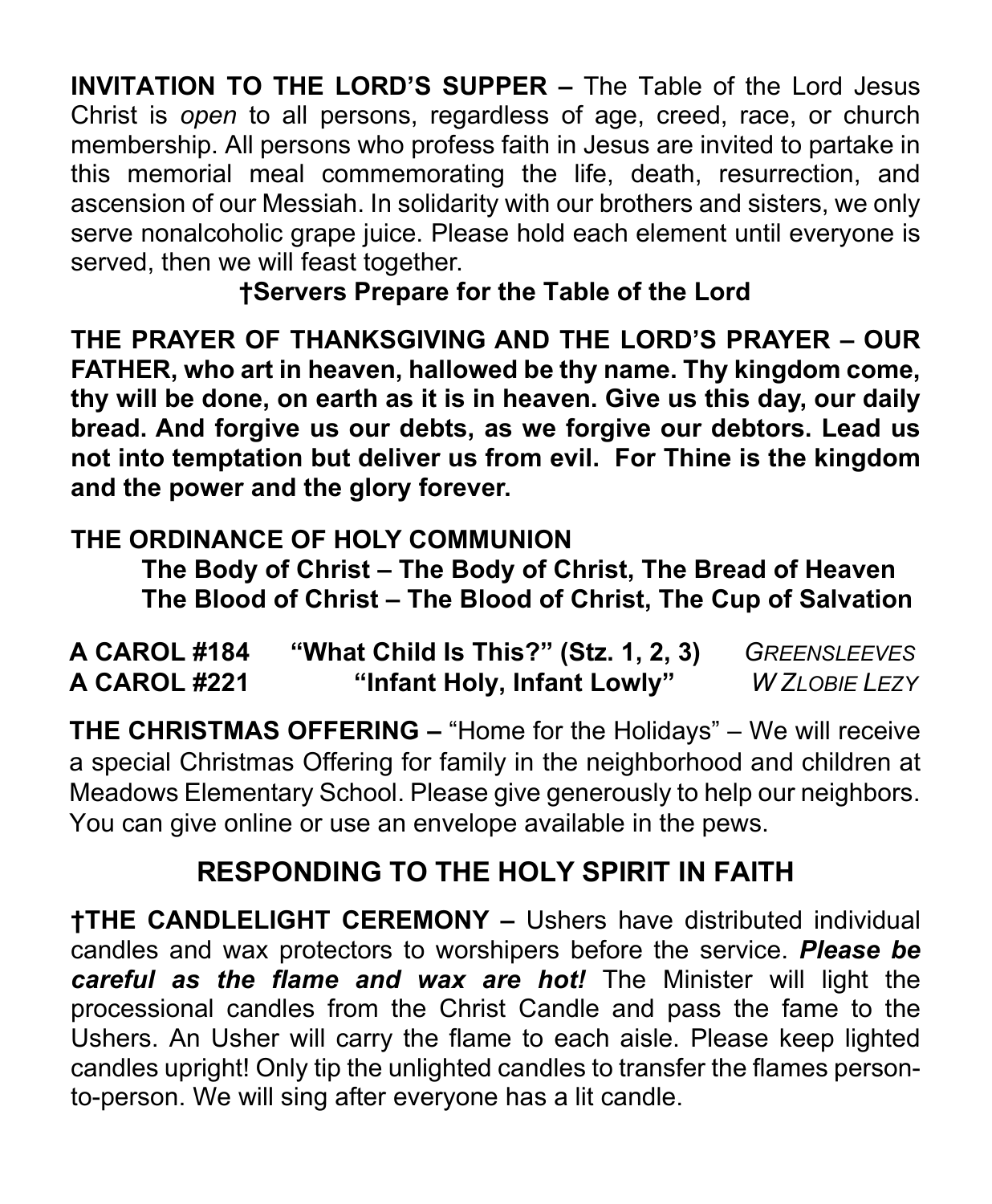**\*UNISON CLOSING PRAYER - God our Father, in this night you have made known to us again the coming of our Lord Jesus Christ: confirm our faith and fix our eyes on Jesus until the day dawns and Christ the Morning Star rises in our hearts. To him be glory both now and for ever.** 

**\*SPOKEN BENEDICTION The Reverend Doctor Ivan E. Greuter**

### **\*POSTLUDE Jan Mauck, Church Pianist**

**\*NOTA BENE –** Please place extinguished candles and wax protectors in the metal cans beside the Sanctuary doors after the worship service. Thank you!

## **ANNOUNCEMENTS**

**COVID - PUBLIC HEALTH NOTICE: RED PHASE – BUILDING CLOSED TO PUBLIC UNTIL FURTHER NOTICE –** To mitigate the spread of the Coronavirus (COVID 19), the Church leaders have enacted *Phase Red*  **Protocols** on the advice of our Executive Minister, the Governor of the State of Kansas, and Shawnee County Health Officer. Effective immediately until further notice:



**BUILDING CLOSED** to the public. **MASKS REQUIRED -** All persons (age 6 and older) are required to **WEAR A MASK IN PUBLIC including employees of the church,** with certain exemptions apply including all children *age 5 and under*, when social distancing (keeping six feet of distance between yourself and others outside your household, except for occasional or incidental moments of closer proximity) is not possible. (see SNCO Emergency Order #2020-68 and the Governors Executive Order #20-68 Mandatory Mask Protocol). **MASS GATHERING LIMIT** is 10 persons (including weddings) where social distancing cannot be maintained. **HIGH RISK INDIVIDUALS and PARENTS AND SMALL CHILDREN** should take more intensive precautions including staying-safe-at-home. High-risk individuals include those with underlying medical conditions, including chronic lung disease, asthma, heart conditions, severe obesity, chronic kidney disease, liver disease, or who are otherwise immunocompromised.